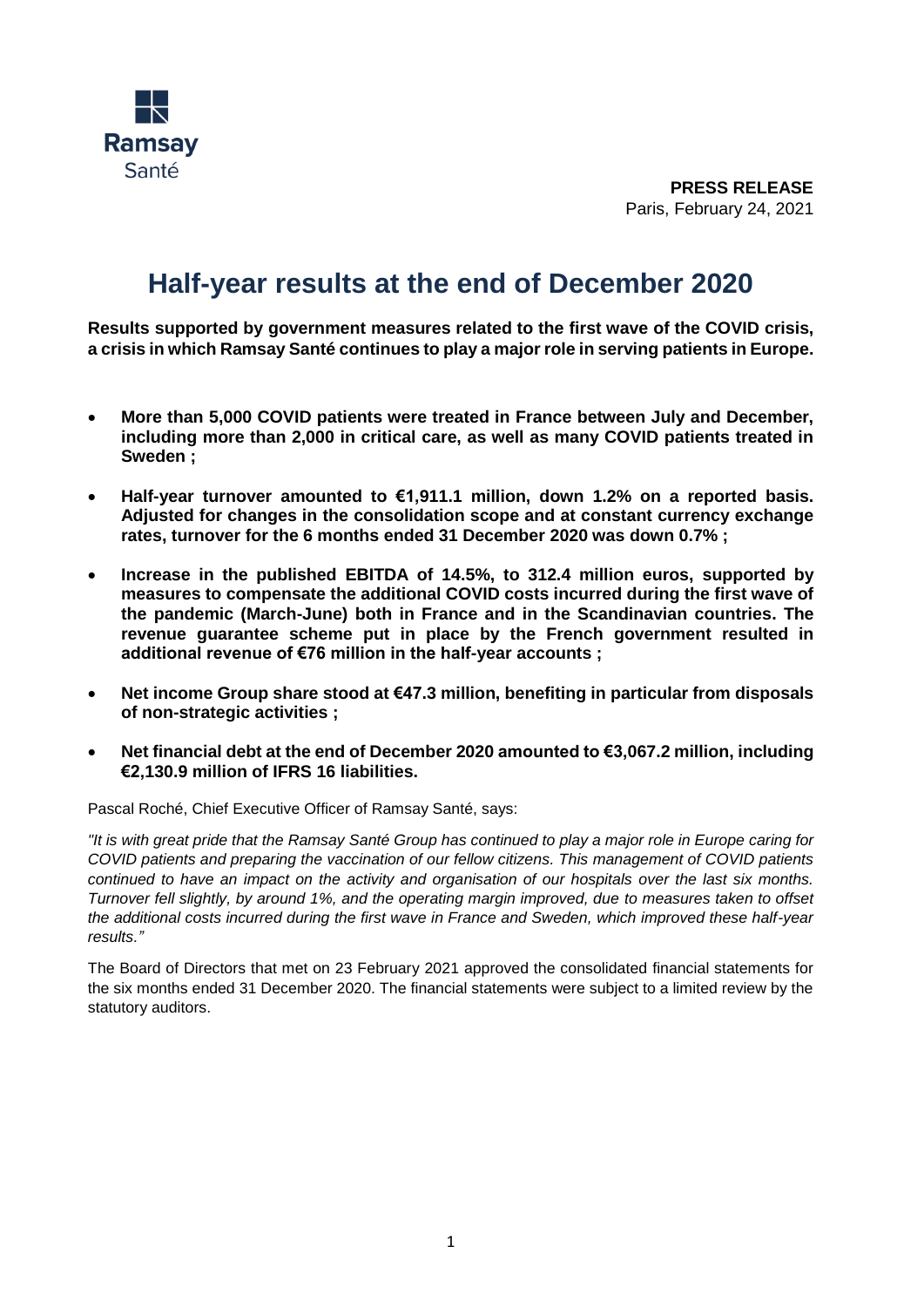## **Summary results**

| In $\epsilon$ M                     | from 1 July 2020 to<br>31 December 2020 | <b>Variation</b> | From 1 July 2019 to<br>31 December 2019 |
|-------------------------------------|-----------------------------------------|------------------|-----------------------------------------|
| Turnover                            | 1,911.1                                 | $-1.2%$          | 1,934.5                                 |
| <b>EBITDA</b>                       | 312.4                                   | $+14.5%$         | 272.9                                   |
| <b>Current Operating Profit</b>     | 127,1                                   | $+35.1%$         | 94.1                                    |
| As a % of Turnover                  | 6.7%                                    | $+1.8$ point     | 4.9%                                    |
| <b>Operating Profit</b>             | 140.8                                   | $+57.9%$         | 89.2                                    |
| Net income, Group share             | 47.3                                    | N/A              | 0.0                                     |
| Earnings per share (in $\epsilon$ ) | 0.43                                    | N/A              | 0.00                                    |

## **Breakdown of revenue by operating segment**

| In $\epsilon$ M                                                                             | From 1 July 2020 to<br>31 December 2020 | from 1 July 2019 to<br><b>31 December 2019</b> | Variation |
|---------------------------------------------------------------------------------------------|-----------------------------------------|------------------------------------------------|-----------|
| lle-de-France                                                                               | 472.5                                   | 453.5                                          | $+4.2%$   |
| Auvergne-Rhône-Alpes                                                                        | 259.7                                   | 190.9                                          | $+36.0%$  |
| Hauts de France                                                                             | 180.5                                   | 187.0                                          | $-3.5%$   |
| Provence-Alpes-Côte d'Azur                                                                  | 76.3                                    | 79.1                                           | $-3.5%$   |
| Bourgogne-Franche-Comté                                                                     |                                         | 53.3                                           | N/S       |
| Nouvelle Aquitaine                                                                          | 148.3                                   | ---                                            | N/S       |
| Other regions and Italy                                                                     | 201.4                                   | 160.9                                          | $+25.2%$  |
| Other activities                                                                            | 15.4                                    | 4.0                                            | N/M       |
| « Nordics »                                                                                 | 557.0                                   | ---                                            |           |
| Capio                                                                                       |                                         | 805.8                                          |           |
| <b>Published Turnover</b>                                                                   | 1,911.1                                 | 1,934.5                                        | $-1.2%$   |
|                                                                                             |                                         |                                                |           |
| Including:<br>- Revenue on a like-for-like basis and at<br>constant currency exchange rates | 1,887.2                                 | 1,899.6                                        | $-0.7%$   |
| - Changes in scope of consolidation and<br>currency exchange rates                          | 23.9                                    | 34.9                                           | $-31.5%$  |

*Note : the table above details the contributions of the various operating segments to the Group's consolidated turnover. Accounting procedures carried out during the financial year led to the integration of the Capio France entities previously grouped together under the line "Capio" into the relevant French operating segments. The "Capio" line also included the revenues of the Scandinavian and German entities, which are now isolated under the "Nordics" heading.*

## **Significant events of the half-year:**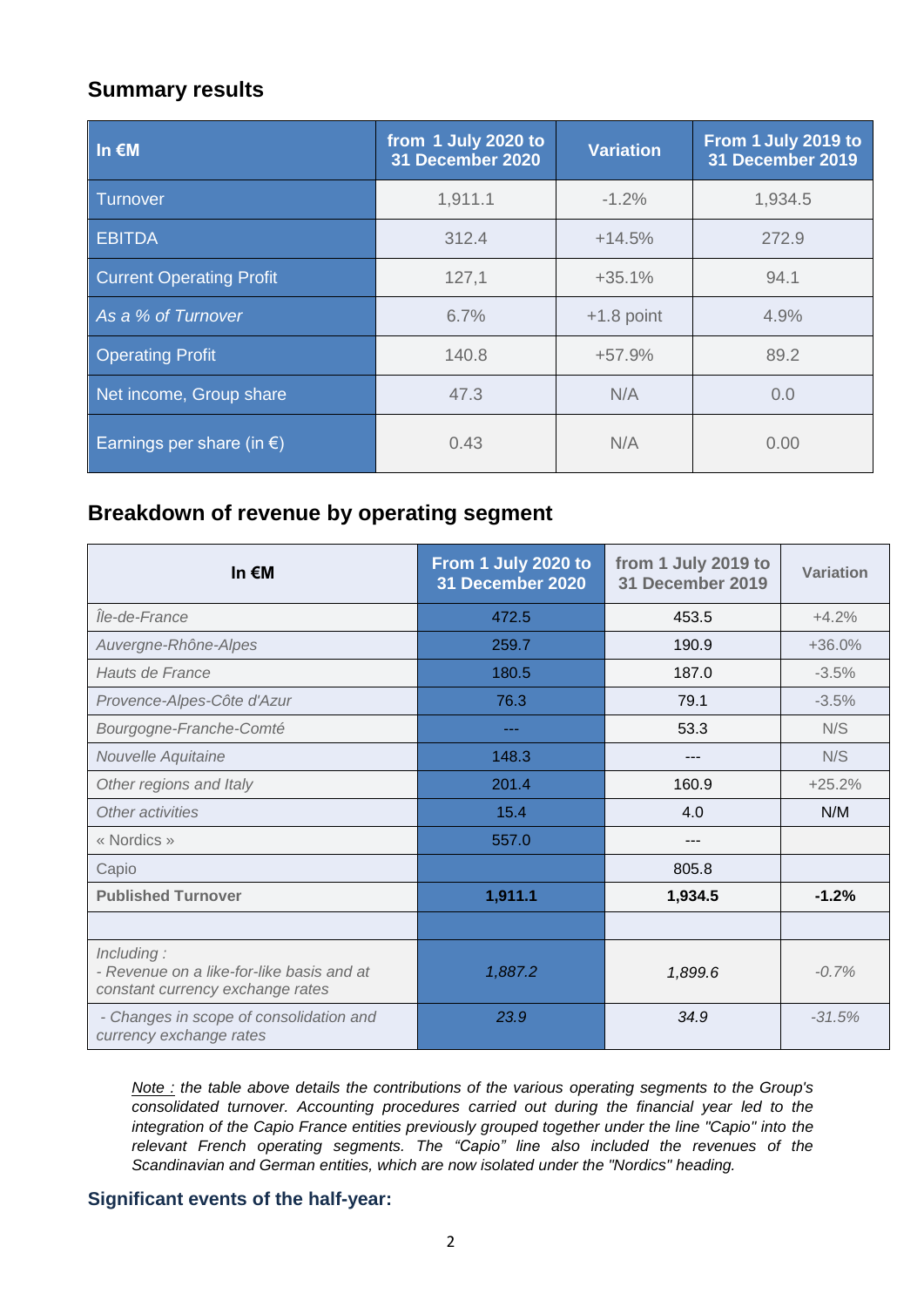#### *Pandemic-related health crisis COVID-19*

The period ended 31 December 2020 was marked by the continuing health crisis linked to the global COVID-19 pandemic in all countries where the Group operates.

**In France**, private hospitals have maintained their action plans to fight the COVID-19 epidemic and their investment, in conjunction with and in support of public hospitals, according to the national health system.

In compliance with ministerial directives, relayed by the Regional Health Agencies, private clinics and hospitals have cancelled their non-urgent medical and surgical activities to cope with the first two waves, in order to free up capacity in hospital accommodation and technical facilities to meet local health needs. Staff and private doctors have been mobilised and integrated into the plans to prevent and fight the epidemic.

As the health situation has evolved, the activity of private hospitals has been able to resume gradually but still under constraints, in compliance with government or regional directives and depending on local health conditions. The acceleration in the spread of the virus since this autumn has thus necessitated further adjustments in the programming of hospital activities at our sites.

The financial impacts are diverse and variable depending on the specific situation of each facility. They mainly concern:

- Loss of earnings (loss of healthcare turnover and/or ancillary income) due to deprogramming and reduced activity;
- Additional costs incurred to deal with the crisis, including the following:
	- o Medical purchases (medicines and medical devices),
	- o Payroll (carers) and incidental expenses (travel expenses, expense reports, staff protection costs, etc.),
	- o Investments or rental of equipment.
- a) Cash advances:

To provide short-term support to healthcare institutions, and to avoid any cash shortages, a system of repayable advances was introduced in March 2020 as a completely exceptional and transitional measure. Thus, at their request, private health facilities can benefit from a reimbursable advance on subsequent billings to the Compulsory Health Insurance Scheme. This advance system was still in place on 31 December 2020.

This advance is based on the average monthly level of turnover (excluding fees) invoiced in 2019.

At 31 December 2020, advances received by the Group are recorded as liabilities on the balance sheet, for a total amount of 425,7 million euros.

#### b) Revenue guarantee:

Mechanism:

Order n°2020-309 of 25 March 2020 / Order of 6 May 2020 / ATIH technical notice.

This guarantee is put in place for all activities carried out by all health care institutions, which are normally financed in whole or in part on the basis of activity output.

The guarantee covers revenues for the period March 2020 to December 2020. The principle is to guarantee health care institutions, for this period, a minimum revenue (from the compulsory insurance scheme) at least equal to the revenue received for 2019 activity (prorated over 10 months to have a comparable period).

The scope of the guarantee concerns:

- o **Medicine Surgery and Obstetrics (MSO)**: health insurance receipts (excluding fees) on hospitalisation services in accordance with Article R.162-33-1 (GHS, daily supplements, GHT, ATU, SE...), remuneration of salaried doctors invoiced by the facility and the treatment of patients benefiting from State Medical Aid and Emergency Care,
- o **Follow-up and rehabilitation care (FCR)**: health insurance receipts from hospitalisation benefits under Article R.162-31-1 and the remuneration of salaried doctors invoiced by the facility (« La Dotation Modulée à l'Activité » has its own guarantee mechanism) excluding the fees of private practitioners,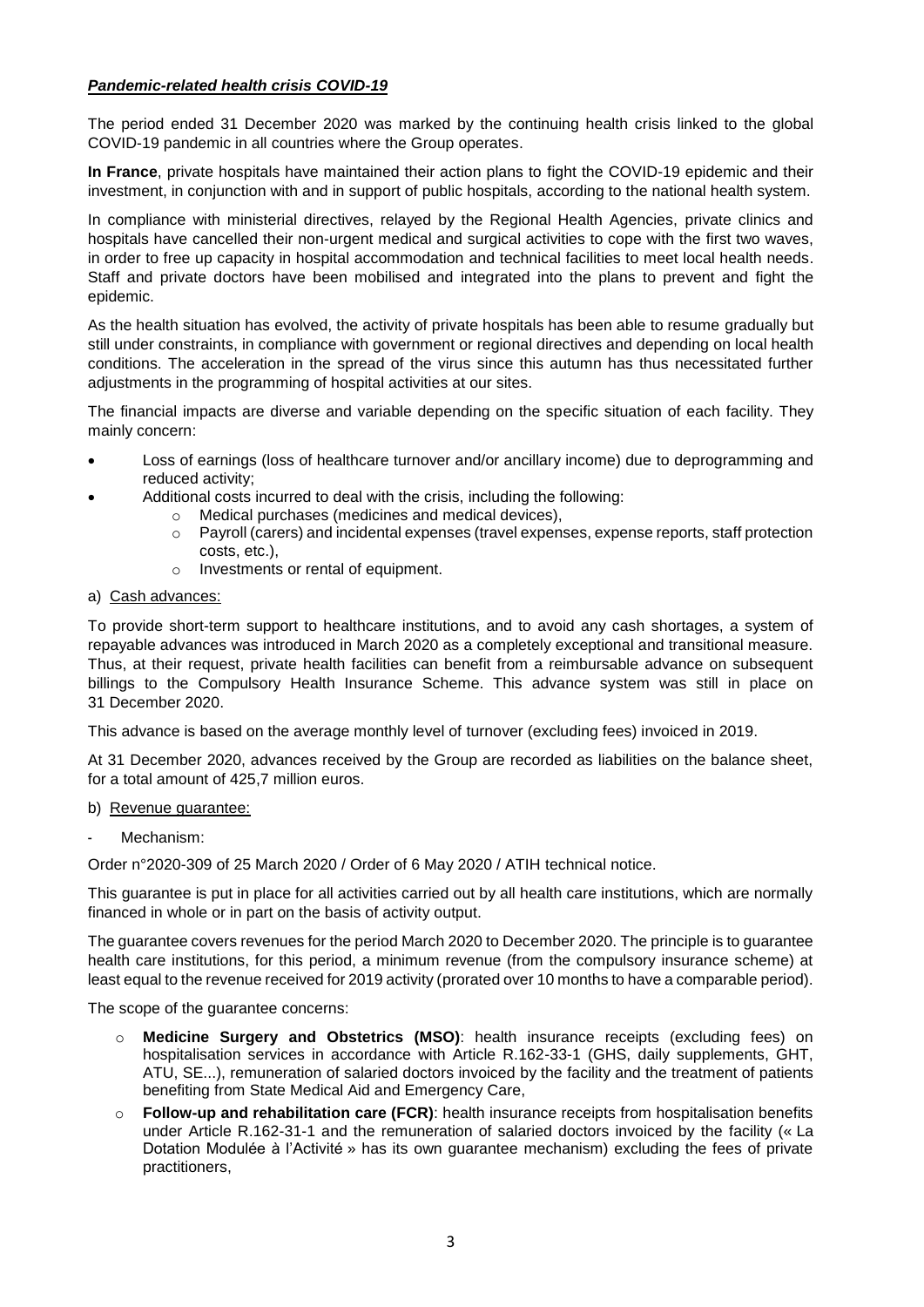o **Mental Health**: health insurance receipts on hospitalisation benefits under Article R.162-31-1 and the remuneration of salaried doctors invoiced by the facility, excluding the fees of private practitioners.

The guarantee level is calculated on the basis of 2019 revenues (excluding IFAQ grant quality funding) and takes into account:

- $\circ$  the unfreezing of the prudential coefficient, which is passed on to healthcare institutions, at the end of 2019,
- o specific situations (grouping of facilities, transfer of activities, etc.) of certain facilities whose 2019 activity may have been impacted,
- o price effects :
	- MSO : +0.2% excluding External Consultation Acts;
	- Hospitalisation at Home : +1.1% ;
	- Follow-up and rehabilitation care (FCR) : +0.1%;
	- Mental health : +0.5%.

The guaranteed amount (annual 12-month basis and monthly basis) was communicated to the facilities by the Regional Health Agencies (ARS) on which they depend in June 2020.

The final regularisation will be determined in March 2021 (in order to have exhaustive information on the activity carried out between March and December 2020).

Impact on the financial statements at 31 December 2020:

At 31 December 2020, the amount of the financing guarantee recognised by the Group for the half-year period takes into account the activity carried out and amounts to €76 million. It is recognised in the income statement under "Other operating income".

#### c) Subsidies for additional COVID costs:

In parallel with the revenue guarantee scheme, the government has also planned to adapt the funding of health institutions to compensate the additional costs related to the COVID crisis that would not otherwise be covered.

As at 30 June 2020, the methods for calculating and bearing these additional costs had not been finalised, making it impossible for the Group to estimate precisely the amount of subsidies to be recognised in relation to the very significant additional costs actually incurred and recognised in the financial year ended 30 June 2020. The Regional Health Agencies have since notified and paid the relevant Group's facilities the subsidies granted to them in the form of Contractualisation Assistance or Regional Intervention Fund. Thus, as at 31 December 2020, the amounts recognised in respect of the funding of additional costs arising over the period from March to June 2020 amounted to 14.5 million euros and are recognised in the income statement under "Other operating income".

#### d) Ségur de la Santé:

Mechanism:

On 25 March 2020, in Mulhouse, the President of the Republic made a commitment to all the men and women mobilised in the COVID-19 crisis: "*at the end of this crisis, a massive investment and upgrading plan for all the careers will be built for our hospital"*.

Two months after the Mulhouse speech, Prime Minister Édouard Philippe and Olivier Véran, Minister for Solidarity and Health, kicked off the Ségur de la Santé on 25 May 2020 alongside nearly 300 players from the world of health.

The work of the Ségur de la Santé made it possible to negotiate with all the unions and professional representatives strong commitments to upgrade the status of professionals and managers in health facilities and EHPADs (aged care facilities). The agreements of the Ségur de la Santé were signed on 13 July 2020 by the Prime Minister, the Minister of Solidarity and Health, as well as by a majority of representative union organisations.

These two agreements enshrine in particular €7.6 billion a year towards salary increases for all non-medical professions in health and medico-social facilities in the public and private sectors, as well as providing for the recruitment of 15,000 staff.

This translates into: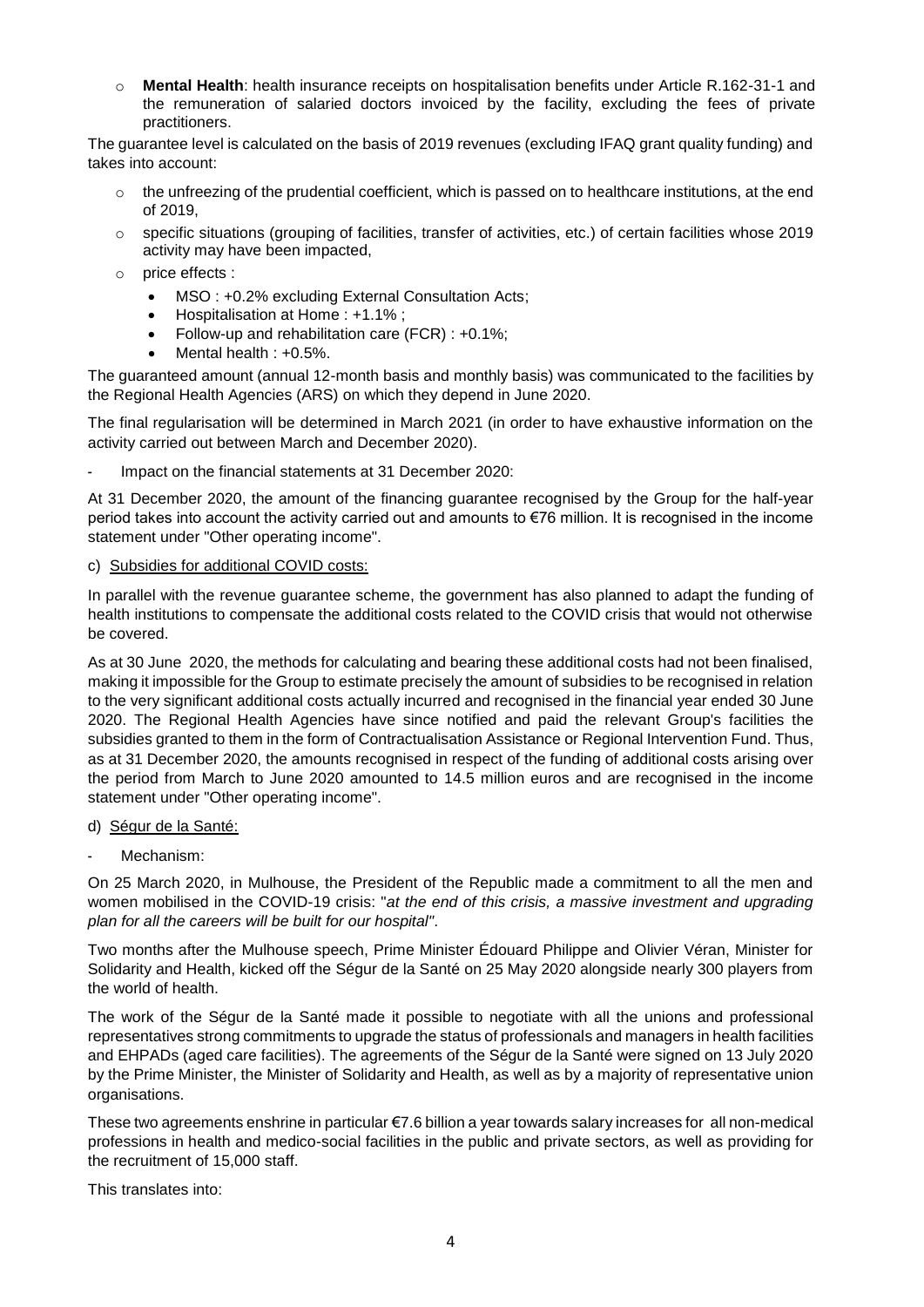- €183 net monthly increase for all non-medical professionals in public and private not-for-profit health facilities and EHPADs (+€160 net/month for the private for-profit sector), i.e. 1.5 million professionals;
- €35 net per month on average in additional remuneration for staff in contact with patients: care assistants, nursing staff, rehabilitation and medical-technical staff thanks to the upgrading of their pay scales;
- A collective commitment bonus increased to €100 net per month to reinforce team projects aiming at improving the quality of care and enhance collective commitment;
- Improvement of the organisation of working time by giving more room for manoeuvre to actors in the field, and dedicated funding to develop local agreements and pilot projects and better pay for overtime;
- 15,000 recruitments to support hospital employment, fill vacancies and better ensure recruitment and replacement needs;
- Development of negotiation and promotion of social dialogue in facilities.

Thus, as far as the private for-profit sector is concerned, this agreement provides for a historic wage increase of €206 gross per month (or €160 net per month) to be paid to the 150,000 non-medical employees and midwives in private hospitals and clinics.

Each employee in the private hospital sector, included in the scope of the agreement, will receive this increase in addition to their salary, whether they are on permanent or fixed-term contracts, full-time or parttime (on a pro rata basis).

The salary increase was introduced in two steps (as for the public). The first payment, corresponding to half of the total increase (€103 gross) was paid in November with retroactive effect to 1 September 2020. The second step occurred in December with the payment of an additional  $€103$ .

The government has committed to compensating, through subsidies, the real overall impact of these wage increases for the private sector.

Impact on the financial statements at 31 December 2020:

Thus, at 31 December 2020, the sums received in respect of the financing of the Ségur de la Santé amounted to €21.5 million and are recognised in the income statement under "Other operating income". This income offsets the actual costs of salary increases granted to all eligible populations.

e) Impacts outside France:

**Outside of France**, the Group's facilities actively took part in patient care and screening, in support of public institutions and in close collaboration with the supervisory authorities. Nevertheless, business was logically strongly impacted by the effects of the health crisis. Indeed, the scheduled non-emergency surgical operations had to be cancelled from mid-March 2020. In Sweden, the major Sankt Göran hospital, operated by the Group in Stockholm, played a key role in managing the epidemic, with more than 150 beds dedicated to COVID patients and an almost threefold increase in its intensive care capacity. The strong increase in contamination, mainly in Sweden, led the Group to adjust its activity in order to further increase its capacity to screen and care for COVID+ patients.

While in Norway and Denmark no accompanying measures have been implemented, our facilities in Sweden and Germany have received subsidies covering additional operating costs, the provision of nursing staff and beds. The Sankt Göran Hospital has been allocated a specific compensation package in view of its involvement. In total, the amount of aid received by our facilities in Scandinavia amounts to 24.5 million euros over the period.

#### **Scope of consolidation**

On 29 July 2020, Ramsay Santé acquired the Clinique de la Recouvrance, which became part of the Group's Mental Health division, thus becoming its 5th establishment exclusively dedicated to the treatment of addictology. At 31 December 2020, goodwill relating to this acquisition amounted to €4 million.

On 30 September 2020, the Ramsay Santé Group acquired the Polyclinique du Parc Drevon from the C2S Group, enabling it to strengthen its Bourgogne division. At 31 December 2020, goodwill relating to this acquisition amounted to €41.5 million. At the same time, Ramsay Santé sold the Saint-Vincent Clinic in Besançon and the Saint Pierre Clinic in Pontarlier to the C2S Group.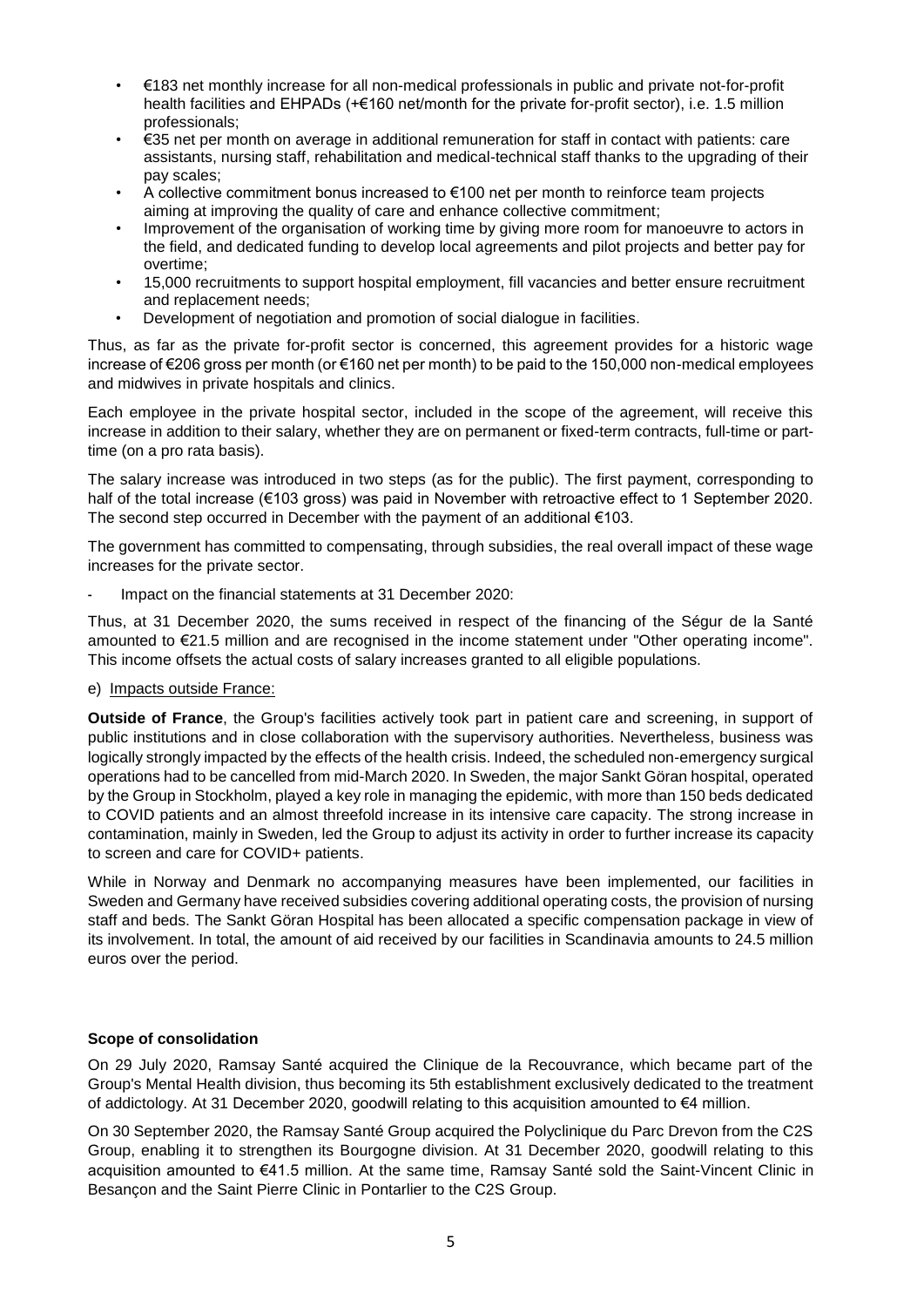The Ramsay Santé Group sold all of its activities in Germany during the last quarter of 2020. Ramsay Santé Group's strategy, aimed at strengthening its presence in territories where it has the capacity to become a leader in the health sector, has carefully assessed the situation in Germany and this has led it to conclude that it would be very complex for this to be the case. At 31 December 2020, the profit from the disposal of activities in Germany amounted to 11.5 million euros and are recognised in Other non-current income and expenses.

#### **Comments on the interim financial statements**

#### *Activity and turnover:*

Turnover for the period amounted to €1,911.1 million, compared with €1,934.5 million from 1 July 2019 to 31 December 2019, down 1.2%. For information, the revenue guarantee scheme in the Group's financial statements has no impact on reported turnover as it is recognised under "Other operating income".

On a like-for-like basis, and at constant exchange rates, the Group's turnover declined by 0.7% despite an extra working day due to the deprogramming that took place in France in the autumn, while business in the Nordic countries grew strongly, benefiting from a massive catch-up effect.

At the end of December 2020, the total activity of Ramsay Santé's French entities remains strongly impacted by the consequences of the COVID crisis, notably the cancellation of scheduled medical and surgical activities, but also by the accommodation of only one patient per room, even in a double room configuration. The drop in activity, in terms of number of days, amounts to -10.3% and can be broken down as follows:

- -2.9% in Medicine, Surgery and Obstetrics (MSO);
- -37.3% in Follow-up care and rehabilitation (FCR);
- -21.8% in Mental health.

As part of its public service missions, the Group also recorded a strong 14.6% drop in the number of emergencies at the end of December 2020, with around 323,000 visits to the emergency services in our facilities, as a result of the epidemic.

In addition, organic growth in the Group's Nordic activities for the six months ended 31 December 2020 was +5.3% compared with last year.

#### *Results:*

EBITDA for the half-year ended 31 December 2020 amounted to €312.4 million, up 14.5% on a reported basis. EBITDA for the period includes €76 million related to the revenue guarantee described in the paragraph "Significant events of the period" above, as well as the recognition during the first half of the year of compensation for the additional COVID costs incurred between March and June 2020. On a like-for-like basis, at constant consolidation scope and currency exchange rates, EBITDA increased by 11.8% over the period.

The Current Operating Profit was €127.1 million between 1 July 2020 and 31 December 2020 (or 6.7% of turnover), up 35.1% compared with the previous year.

"Other non-current income and expenses" amounted to €13.7 million for the period ended December 31, 2020, consisting mainly of the capital gain on the disposal of Germany (+€11.5 million). From 1 July 2019 to 31 December 2019, other non-current income and expenses represented a net expense of €4.9 million.

The cost of net financial debt amounted to €63.0 million for the period ended 31 December 2020, compared with €65.8 million the previous year. It comprises interest on the Senior debt and, in accordance with IFRS 16, the Group recorded an additional financial interest expense on the lease debt of €35.5 million for the period from 1 July 2020 to 31 December 2020, compared with €35.7 million for the period from 1 July 2019 to 31 December 2019.

#### *Financial debt:*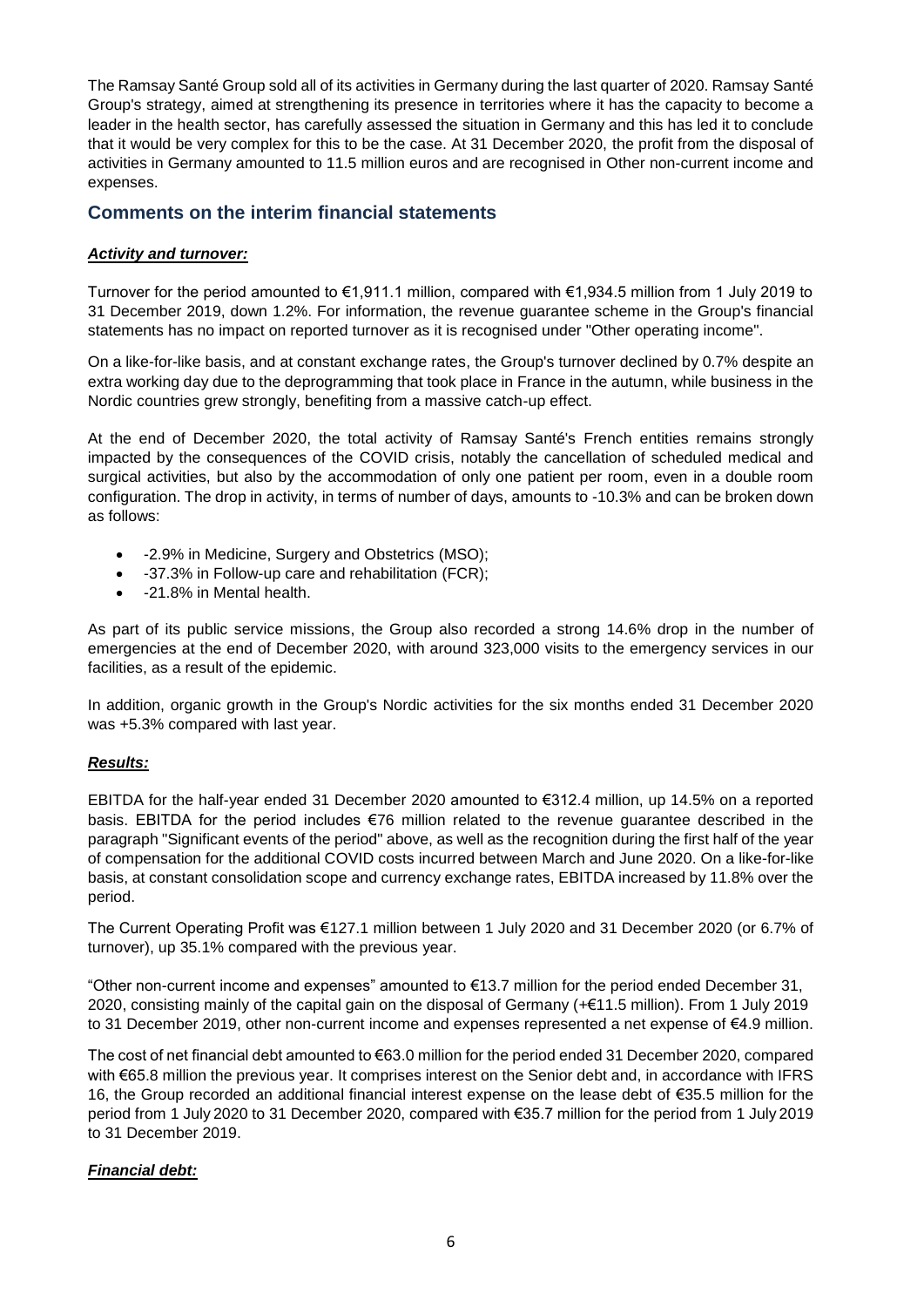Net financial debt at 31 December 2020 decreased to €3,067.2 million, compared with €3,372.5 million at 30 June 2020. Net debt includes €1,732.1 million in non-current borrowings and €24.9 million in current borrowings, offset by €812.8 million in positive cash.

The application of IFRS 16 resulted in an increase of €2,130.9 million in net financial debt at 31 December 2020, including €1,942.6 million in non-current debt and €188.3 million in current debt.

The Group complies with all commitments relating to the financial documentation in place. The application of IFRS 16 has no effect on the methods used to calculate the financial aggregates referred to in its debt contracts.

#### **About Ramsay Santé**

After the acquisition of Capio AB Group in 2018, Ramsay Santé has become one of the leaders of the private hospitalisation and primary care in Europe with 36 000 employees and 8 600 practitioners serving 7 million patients in our 342 facilities in five countries : France, Sweden, Norway, Denmark, Italy.

Ramsay Santé offers almost all medical and surgical specialties in three business areas: general hospitals (medicine – surgery – obstetric), follow-up care and rehabilitation clinics, mental health. In all its territories, the Group contributes to missions of public service and to the territorial sanitary disposal, as for example in Sweden with more than 100 proximity care units.

The quality and security of care is the Group's priority. As such, our Group is today a reference in terms of modern medicine, especially in outpatient care and enhanced recovery.

Every year, the Group invests more than €200M in innovation whether it is in new surgical or imaging technologies, in building or modernizing its facilities… The Group also innovates in its organization and digitalization in order to deliver care in a more efficient way to the benefit of the patient.

Website: [www.ramsaygds.fr](http://www.ramsaygds.fr/)

Facebook:<https://www.facebook.com/RamsaySante>

Instagram: <https://www.instagram.com/ramsaysante/>

Twitter[: https://twitter.com/RamsaySante](https://twitter.com/RamsaySante)

LinkedIn[: https://www.linkedin.com/company/ramsaysante](https://www.linkedin.com/company/ramsaysante) YouTube:<https://www.youtube.com/ramsaysante>

> *ISIN code and Euronext Paris: FR0000044471 Website: [www.ramsaygds.fr](http://www.ramsaygds.fr/)*

Investor Relations/Analysts **Press Relations Press Relations** 

**Arnaud Jeudy Caroline Desaegher**

Phone + 33 (0)1 87 86 21 88 Phone + 33 (0)1 87 86 22 11 [a.jeudy@ramsaygds.fr](mailto:a.jeudy@ramsaygds.fr) [c.desaegher@ramsaygds.fr](mailto:c.desaegher@ramsaygds.fr)

## **CONFERENCE CALL IN ENGLISH TODAY**

*At 7.30 pm (Paris time) - Dial the following numbers*

| +33 (0) 1 70 70 17 76 |
|-----------------------|
| +44 (0)330 336 9401   |
| +61 (0)3 8317 0930    |
| +46 (0)8 5033 6546    |
|                       |

**Access code: 908622**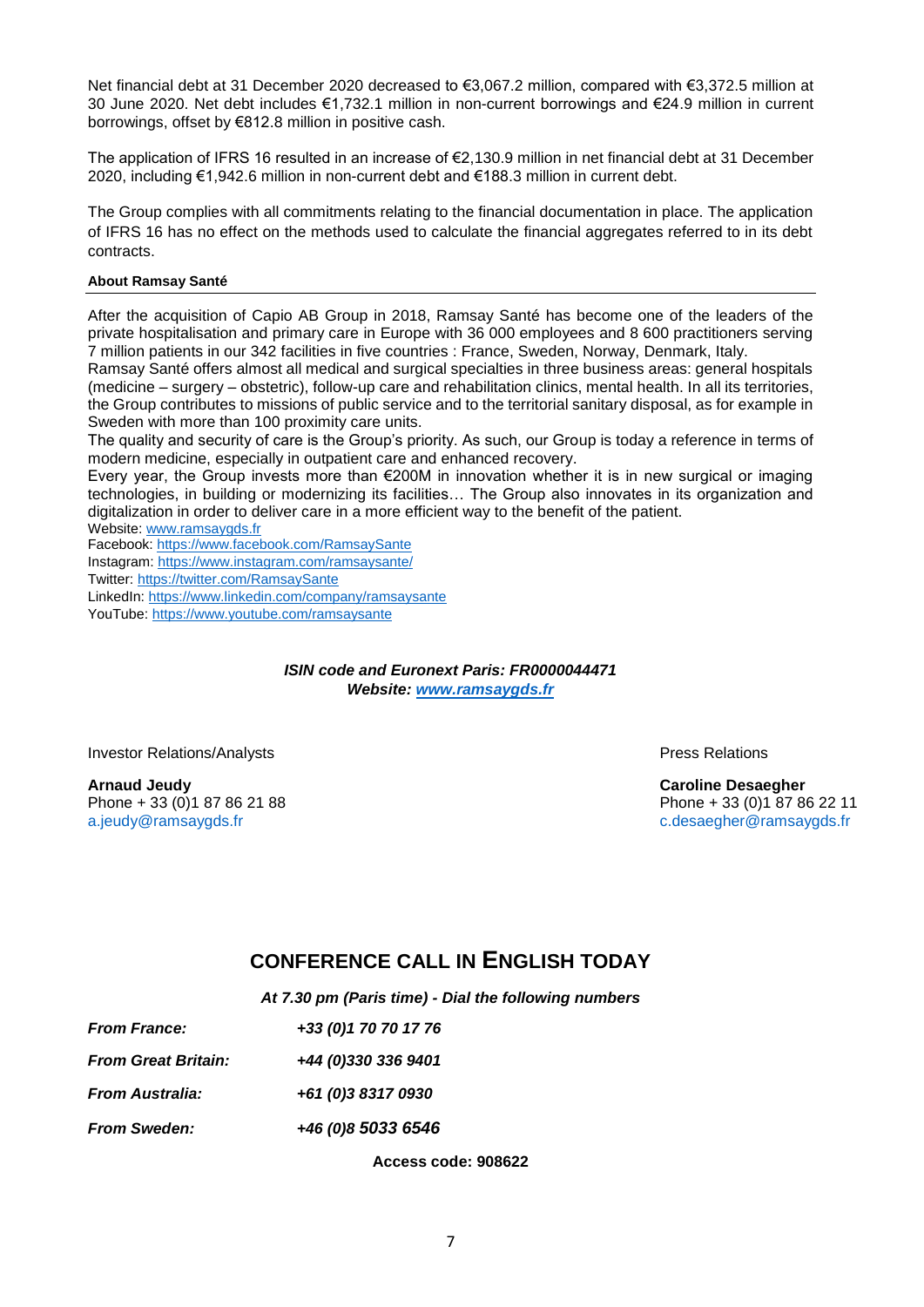### **Glossary**

| <b>Alternative</b><br>performance<br>indicators | <b>Definition</b>                                                                                                                                                                                                                                                                                                                                                        | Justification for use                                                                                                                                                                                      |  |
|-------------------------------------------------|--------------------------------------------------------------------------------------------------------------------------------------------------------------------------------------------------------------------------------------------------------------------------------------------------------------------------------------------------------------------------|------------------------------------------------------------------------------------------------------------------------------------------------------------------------------------------------------------|--|
| Organic growth                                  | This is growth measured on a like-for-like basis.                                                                                                                                                                                                                                                                                                                        | Used to assess the attractiveness of the model<br>and to measure the development of activity<br>linked to the conquest of new patients on a<br>constant scope.                                             |  |
| <b>External growth</b>                          | This is growth that is not organic growth.                                                                                                                                                                                                                                                                                                                               | Measures the impact of acquisitions that have<br>resulted in a change in the scope of<br>consolidation.                                                                                                    |  |
| <b>Constant perimeter</b>                       | The restatement of incoming entities consists of:                                                                                                                                                                                                                                                                                                                        |                                                                                                                                                                                                            |  |
|                                                 | -for current year consolidation scope entries, to<br>subtract the contribution from the acquisition of<br>current year aggregates,                                                                                                                                                                                                                                       | Allows the comparison of accounts from one year<br>to the next and to measure the economic and<br>financial performance of the company without<br>acquiring other companies or disposing of<br>activities. |  |
|                                                 | -for prior year acquisitions, to subtract, in the<br>current year, the contribution of the acquisition<br>of aggregates from the months prior to the<br>month of acquisition.                                                                                                                                                                                            |                                                                                                                                                                                                            |  |
|                                                 | The restatement of outgoing entities consists of:                                                                                                                                                                                                                                                                                                                        |                                                                                                                                                                                                            |  |
|                                                 | -for deconsolidations in the current year, the<br>contribution of the deconsolidated entity is<br>deducted from the previous year from the month<br>of deconsolidation,                                                                                                                                                                                                  |                                                                                                                                                                                                            |  |
|                                                 | -in the case of deconsolidations in the previous<br>year, the contribution of the deconsolidated<br>entity for the entire previous year is deducted.                                                                                                                                                                                                                     |                                                                                                                                                                                                            |  |
| <b>Current operating</b><br>profit              | Operating profit before other non-current income<br>and expenses consisting of restructuring costs<br>(expenses and provisions); capital gains or losses<br>on disposals; significant and unusual impairment<br>of non-current assets, whether tangible or<br>intangible; and other operating income and<br>expenses such as a provision relating to a major<br>dispute. | <b>Measures</b><br>the<br>Group's<br>recurring<br>income<br>excluding non-recurring items of a material<br>amount or items that do not reflect the Group's<br>operating performance.                       |  |
| <b>EBITDA</b>                                   | Current operating profit before depreciation and<br>amortisation (charges and provisions in the<br>income statement are grouped according to their<br>nature).                                                                                                                                                                                                           | Reflects the pure performance and profitability of<br>the Group's business, irrespective of its<br>depreciation system, financing and non-recurring<br>events.                                             |  |